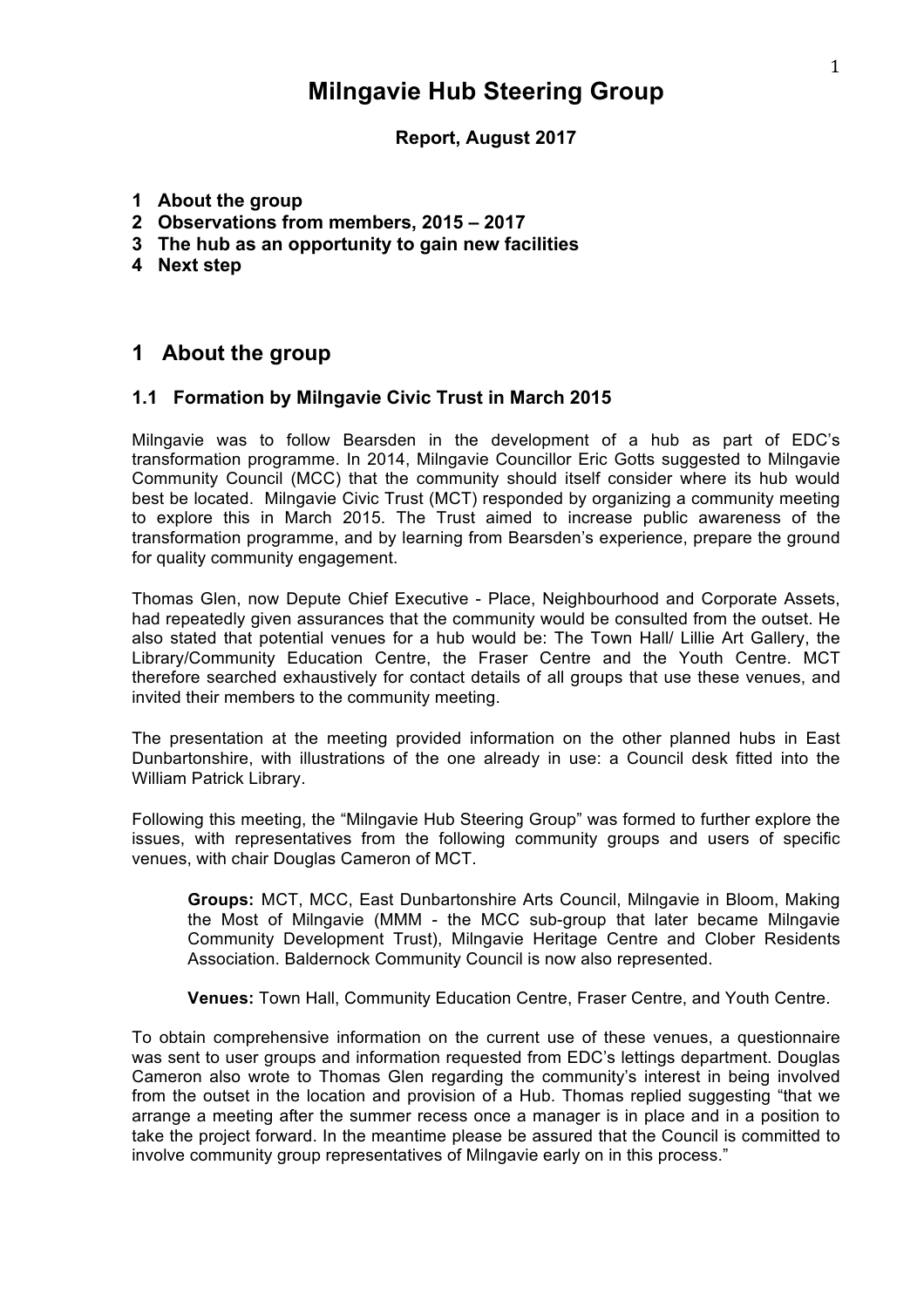Progress on a Hub for Milngavie then stalled. Reports for Council meetings simply stated that the Milngavie project would begin in late 2018 and be completed in 2020, with a budget of just over 4 million pounds, and that a project manager was still to be appointed (which eventually happened by July 2017, see below).

### **1.2 Adoption of the group by Milngavie Community Council in May 2016**

Milngavie Civic Trust (MCT) was established in 1971 to further the interests of the town. By 2016 membership of the Trust had dwindled and it was wound down at an EGM in April of that year.

The statutory bodies *"To make public bodies aware of the opinions and needs of the communities they represent"* are Community Councils*.* In May 2016, MCC agreed to adopt the Hub Steering Group as a sub-committee, with Douglas Cameron remaining as chair.

## **1.3 Council's proposed Champions Group**

At the June 2016 meeting of East Dunbartonshire Council, a motion by Councillor Eric Gotts was carried:

The Council instructs the Chief Executive to:

(a) set up, after the summer recess, a Champions' Group consisting of local councillors and representatives from community and user groups to work with council officers to discuss options for the location of the proposed Milngavie Hub and also for the range of services and facilities provided within the Hub.

#### **1.4 Imminent engagement**

On requesting an update from Thomas Glen in mid-July 2017, Douglas Cameron received an email from EDC officer Ellen Beattie, stating that "a Project Lead has been appointed and that internal consultation has commenced. The Council is also engaging with various community planning partners to establish whether there is an opportunity to share in development and service delivery. These discussions are at an early stage and there is as yet no outcome to report. The council will also engage with community regarding the Milngavie Hub and details of how and when this engagement will take place will be advertised on our website, on social media and the local press."

## **2.0 Observations from members of the group 2015 - 2017**

### **2.1 Retention of facilities in Milngavie.**

Milngavie and Bearsden are separate and distinct towns, requiring their own facilities. It will be vital for quality of life in our community, and especially of its disadvantaged members, that facilities providing access to learning, cultural and recreational resources all remain centrally located within Milngavie. **The community would vigorously oppose the relocation of any to the extended Kilmardinny House as suggested in the Report for the Council meeting in September 2013.** This would severely disadvantage those who do not drive, such as the young, the old, those with medical or visual problems or limited means, and would be contrary to the Council's principles of social inclusion.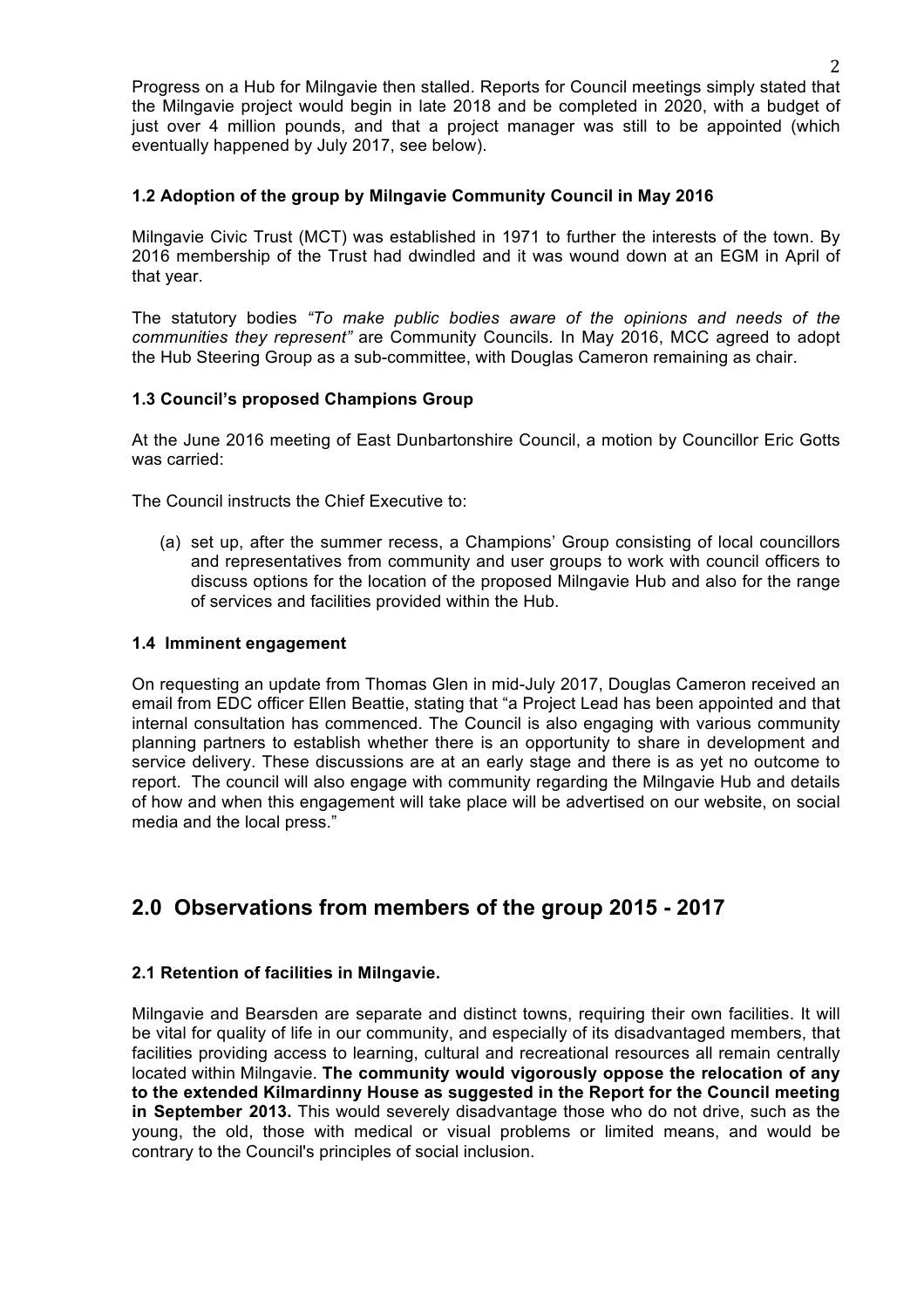#### **2.2 Existing facilities.**

The group considered the existing facilities at the Fraser Centre, the Community Education Centre/ Library and the Town Hall/ Lillie Art Gallery. (The Milngavie Youth Centre has a 50 year lease on their building, so this site is not available for a hub). Each of these three buildings serves an important and distinct purpose in the active community life of Milngavie, and none should be disposed of. Each has served its specific function well for at least 40 years, and it is clear from the spreadsheets of Community Education Centre and Town Hall lets supplied by the Council, and from communications with groups that all are very well used.

For this reason, it is suggested that the Council should consider any changes only with extreme caution, after careful evaluation of feedback from other communities where hubs have already been established. Any changes should have a positive rather than negative effect on community life.

Earlier this year, Councillor Eric Gotts suggested that the best way forward might be to refurbish the existing buildings, rather than make any drastic changes. A hub desk could be fitted into or added to any of the buildings, though ensuring its privacy would be important. There may be opportunities to include other Council facilities and also to consider the aspirations of the community for certain additional facilities.

#### **The Fraser Centre**

This was formerly the Senior Citizens Centre, a Club House erected in the 1950s by Milngavie Burgh on the site of an existing Old Man's Shelter in the Memorial Gardens. It was very well used and in 1983 was replaced by a new building, largely paid for by a grant from Sir Hugh Fraser for the Old People's Welfare Committee, who administer the centre. They use it themselves every morning, but in the evenings it is let to a wide range of other organisations. Milngavie in Bloom maintain an attractive setting with their plantings in front of the building.

The Old People's Welfare Committee now feel threatened because when their lease was renewed recently, it was on condition that the building is not needed for another purpose. But this valued facility should continue where it is, without even temporary disruption, especially given the high number of elderly people living in Milngavie. (The East Dunbartonshire Area Profile shows that Milngavie has a higher proportion of people over 75 and over 85 than any other ward in the Authority – figures based on the 2011 Census).

The western part of the building, currently leased for a nail bar, would be ideal for a central hub desk, with waiting room, and would provide privacy for customers. If required it might be possible to extend this part of the building without disturbing the Fraser Centre, but the footprint should not encroach significantly on the open space of the precinct. This safe open space is a special feature of Milngavie Town Centre, greatly valued by the community and envied by other Business Improvement Districts (BIDs).

In the recent Town Centre Strategy Report there is a comment that the library should be relocated to a more central position. But for this or any other large facility to be moved into the precinct, the take-over of a large existing building would be required. After the Iceland store did not renew its lease at the end of 2016, Cllr Gotts suggested the premises could perhaps be used for this purpose.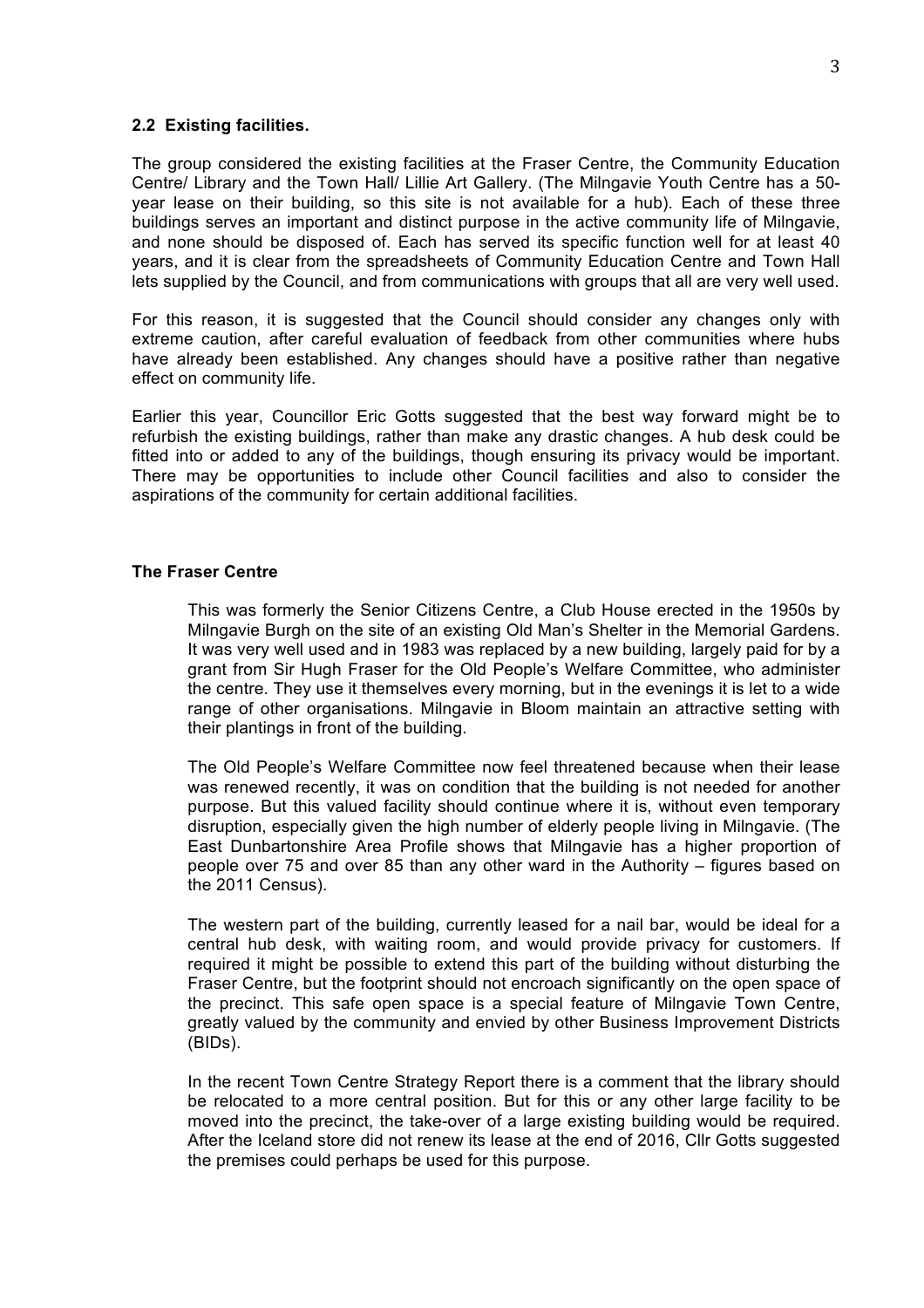#### **The Community Education Centre and Library building.**

This complex has been a true hub for the community for 40+ years. It was opened in 1976 on the old paper mill site, now part of Allander Park which was designated a Centenary Field in 2014. This makes the area a recreational space in perpetuity. The location, beside the mill pond and Allander Water, is surrounded by wildlife and industrial heritage. Its peaceful ambience makes it ideal for the library.

The website http://www.architectureglasgow.co.uk refers to the "stunning setting and the sympathetic way the building works with its immediate landscape and lakeside setting".

**COMMUNITY EDUCATION CENTRE**: The spreadsheet of the lets shows that this facility is very well used for such activities as classes, meetings, crafts, and music. Physical activities in the gym include badminton, children's gymnastics, keep-fit and boot camp fitness classes, karate, martial arts and youth activities. The Centre is also used by extensively by the Time Out Club - parent-run care before and after school and in school holidays - for games, music, arts, crafts and also computer & board games. The venue has provision for a café.

The facilities at the Centre are appreciated by residents from a much wider area than Milngavie itself. For example, it provides for craft activities, such as by the West of Scotland Guild of Weavers, Spinners and Dyers, who need a room with water provision.

**LIBRARY**: Milngavie library is an integral part of the very busy community centre. It benefits from people using the centre on a daily or weekly basis. It would be a matter for extreme regret if the symbiotic relationship between the library and the Centre's rooms-to-let - for example by toddlers, after-school, camera, art and sports clubs, were to be sacrificed.

The library has a large children and young people's section, with a family reading area, and a quiet area with tables for work and study, where Douglas Academy students often work. There is a separate computer room that can be hired by groups learning IT. The local history corner is also much appreciated - this could usefully be enlarged to compensate for the loss of Brookwood's extensive, separate, Bearsden and Milngavie Local History section, now mostly removed to archives without direct public access. Such material cannot be purchased, and is not available online. The "Milngavie Evidence and Health Check Report" shows that, with regard to SIMD ranking, "there is a high degree of disparity within Milngavie". The library should continue to cater for ALL, including highly educated residents, and not be dumbed down to a smaller, general-purpose social space.

Although not within the pedestrian precinct, the current location is very central in relation to the distribution of population and is very easily accessed. It is on the West Highland Way, less than 5 minutes walk from its start in the precinct (although remarkably this route is not signposted for the library), and is accessible from all parts of Milngavie on core paths, including from west Milngavie via footbridges. By road it is some 150m north of Milngavie Youth Centre. For those who need to drive there is a car park, with disabled parking at the door.

Milngavie Library is no further from the central point of the designated Milngavie Town Centre than is the William Patrick Library from the central point of Kirkintilloch Town Centre. In Kirkintilloch, community facilities are distributed all over the town.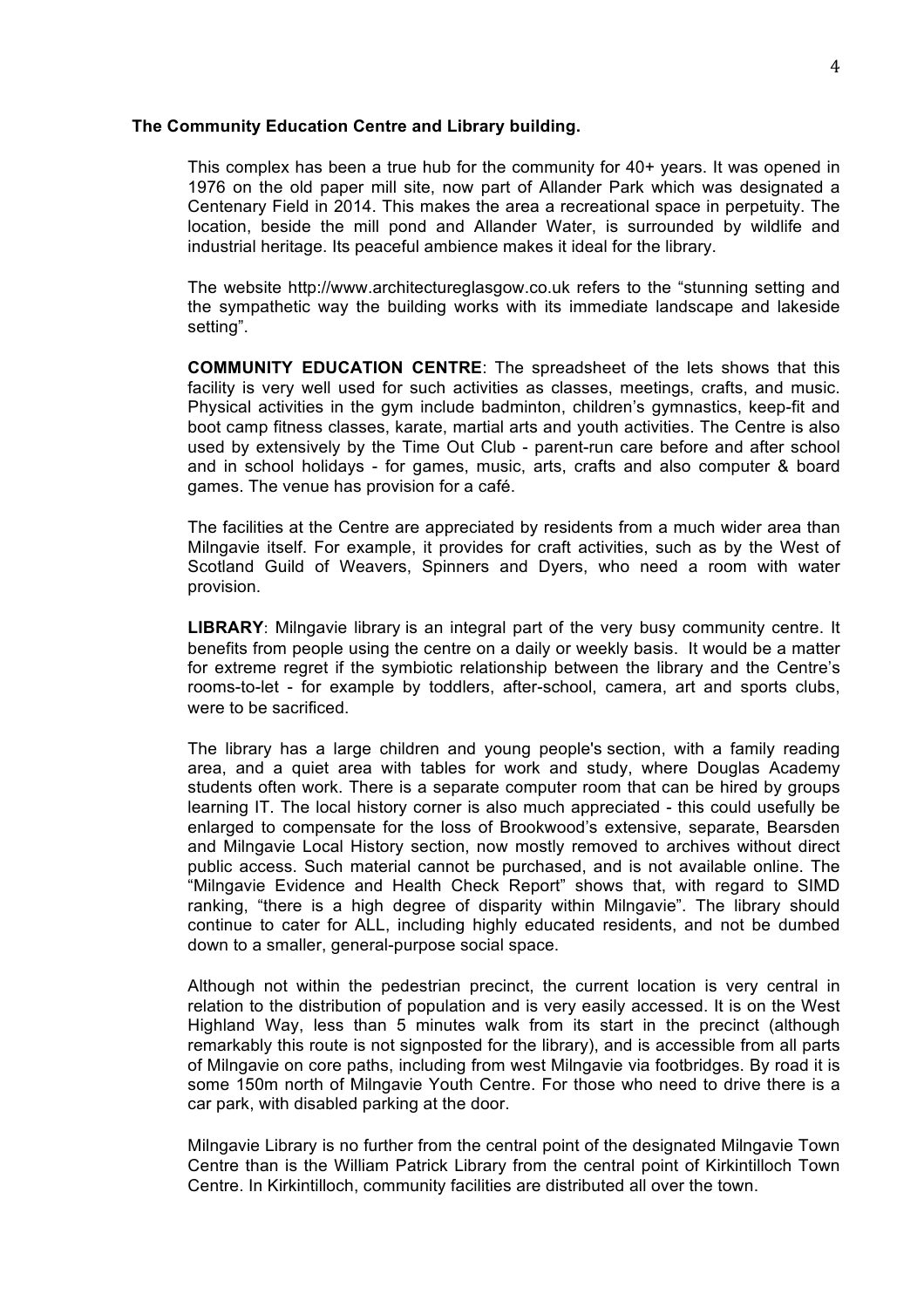Addressing the perception of this venue as 'dislocated' could be more fruitful than moving the library. Milngavie in Bloom, with the Ramblers and Scouts, have already much enhanced this section of the Way (formerly the railway track to the paper mill), while Milngavie BID is planning major visual improvements at the beginning. The Council could consider allocating part of the funds available for the hub to paving the WHW as far as this important facility. The on-road route also needs better signposting.

The existing building could accommodate a hub desk, within the building or in a small extension to the front. For larger additional facilities, it could probably be extended upwards or northwards. However, the number of car parking spaces is barely adequate for the existing users, so an additional use requiring substantial parking (such as for elderly people) might be more difficult to accommodate.

#### **The Town Hall and Lillie Art Gallery Complex**

Following the destruction by fire of the original Milngavie Town Hall, built in the 1870s, Milngavie Town Council set about planning a new hall with additional facilities for the expanding population. Further land was acquired to accommodate the extended facilities, including an art gallery using the bequest from Robert Lillie, and a car park. The design of the new building, opened in 1962, had won a UK-wide architecture competition.

Milngavie Town Hall is highly valued. The Main Hall, which seats 450, is the largest in East Dunbartonshire and is the only hall large enough for certain events, such as the Schools' Chess Competition. It is often full to capacity for such activities as dinner dances, ceilidhs, jazz concerts, craft fairs and horticultural shows, and also when the subject of a meeting or public hearing is controversial. Thus it is a vital and unique facility for a variety of large-scale events. Since it is adjacent to the railway station and bus terminus, it is used by organisations from a wide area, such as the Royal Scottish Country Dance Society. Therefore it would be a great loss not only to Milngavie, but also to East Dunbartonshire as a whole if its floor-space were to be diminished.

Ancillary facilities essential for many of these activities include rooms for performers, a Lesser Hall which can be made open-plan to the Main Hall, a kitchen with hatch to the Lesser Hall, a bar and a cloakroom. The Lesser Hall is also extensively used in its own right, or with the kitchen, e.g. by the Friendship Circle to provide lunch and companionship for housebound elderly people.

In a separate wing, the Court Room, no longer needed for its original purpose, also provides a valuable space. Milngavie Heritage Centre uses it to display artifacts and twice a year to host a week-long exhibition.

A hub desk could probably be accommodated within the existing complex, and a further small additional facility within an extension. However a larger facility, such as a library, would require substantial remodeling and extension which could risk compromising the current good functioning of the existing facilities.

**Parking**: the small car park off Buchanan street, intended to serve the Town Hall, is invariably full without turnover during working hours. It should be subject to a charge regime similar to that applied to some other Milngavie car parks, but with 3 hours free. However, after 6pm the nearby station car park is largely free and is therefore available to service large evening events.